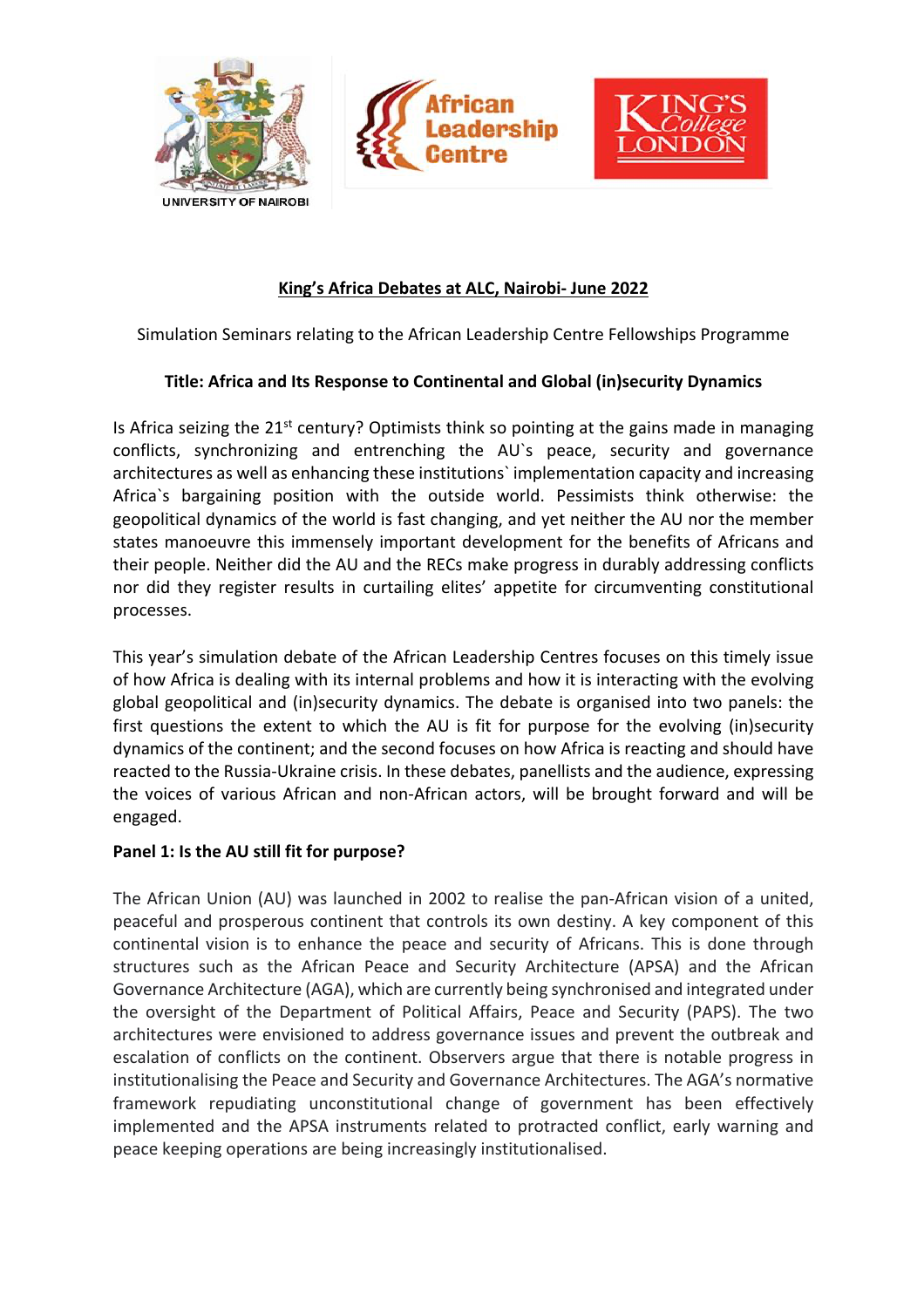





These achievements notwithstanding, other observers doubt the progress made in enhancing the governance practices of African states and the peace and security dynamics of the continent. The much-touted strong stance against unconstitutional change of government have been undermined by a combination of leaders extending their terms of office and a recent rise in coups d'etat. Many of the African states still remained hybrid regimes that combined elements of authoritarianism with a few democratic practices. The institutionalization of AU APSA has not been on par with the evolving shift in the conflict dynamics of the continent. New insecurity landscapes related to violent extremism have become increasingly common requiring timely responses and often, in the absence of timely AU responses, inviting extra-continental actors and ad hoc coalitions to take charge of these new type threats. Other less recognized insecurity threats such as organised crime, drug smuggling and outbreak of pandemics like Ebola and COVID-19 have littered the security landscape of the continent. Moreover, the recent fast-shifting dynamic in global geopolitics and on the continent might have the potential to divide member states' position on key continental agendas.

While the insecurity landscape of the continent is evolving, the AU, as the Kagame report underscored, has been extremely lethargic in the implementation of decisions and agreements needed to respond to extant challenges. Rhetoric notwithstanding, many of the measures suggested to enhance the peace and security of the continent remain unimplemented and much is desired to enhance the relations between the AU and RECs. Probably due to this failure of implementation, deadly insurgencies in Cameroon's Englishspeaking northwest and southwest regions as well as in Ethiopia's northern Tigray region have not abated, upending the lives of millions and deepening humanitarian crises. At the same time, countries such as the Central African Republic (CAR), South Sudan, Sudan, Mali and Libya remain trapped in intractable cycles of armed violence.

Given all these failures of the continental body, which in the year 2022 marks 20 years of its existence, it is an opportune time to reflect and question the extent to which the AU and its mechanisms, structures, and instruments are fit for purpose. Is its governance architecture in general and its provision of unconstitutional change of government (UCG) in particular of any use? Does this provision make any difference to the governance practices of the continent? What evidence is there to show that the Union promotes democratic principles and institutions, as well as popular participation and good governance? What is the AU Peace and Security Architecture good for, if its instruments are not adapted to changing dynamics of conflict? Is it not undermining the evolution of other potential responses to crisis? What is the purpose of the AU, if its basic principles and declarations are not implemented?

#### **Panellists include:**

- Amb. Bankole Adeoye Commissioner for Political Affairs, Peace and Security
- Col. Mamady Doumbouya- Guinea coup leader- interim President
- A representative from Organization of African Youth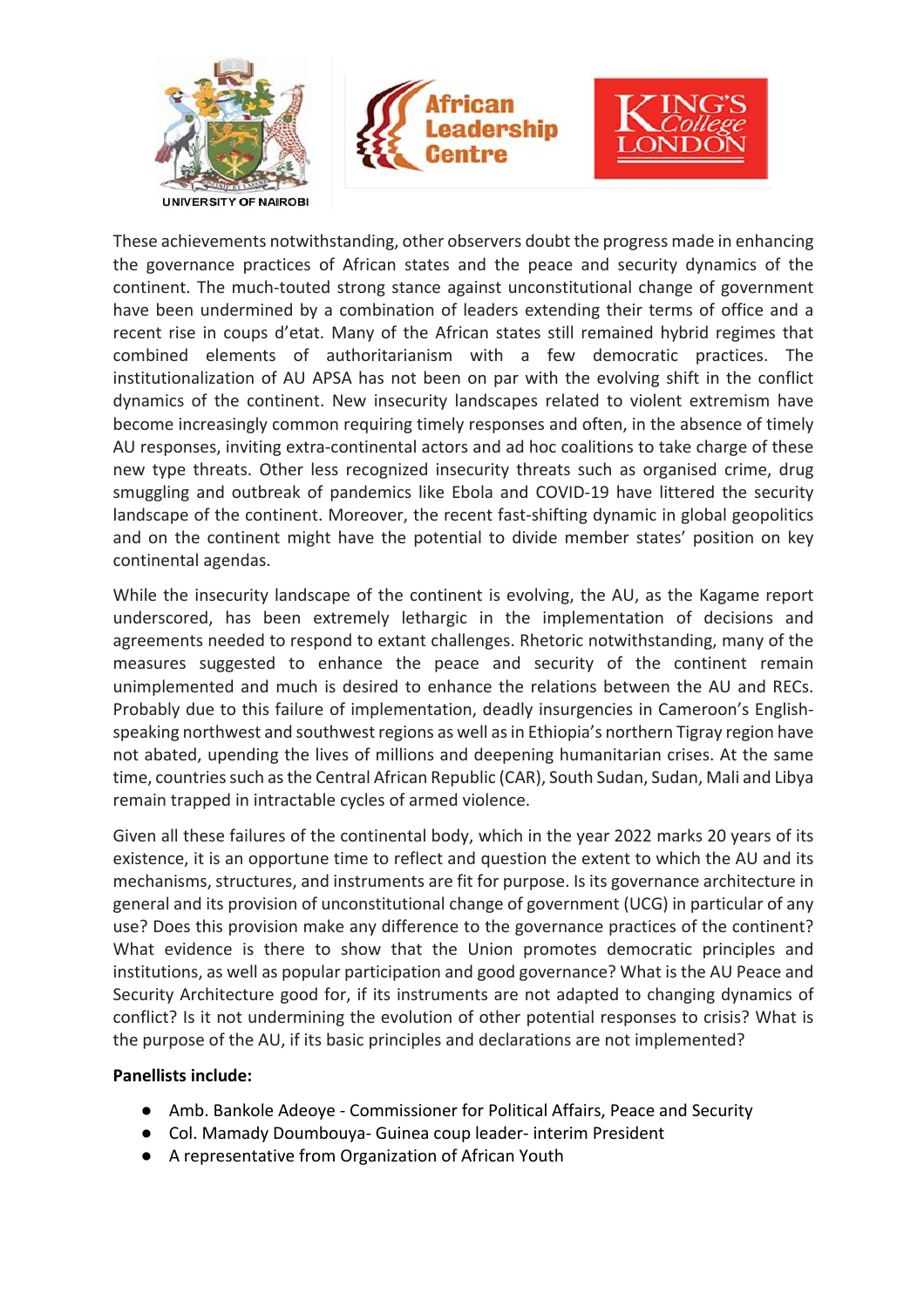





- A representative from Ministry of Foreign Affairs of France, African Affairs Department
- A representative from African Security Sector Network

# **Panel 2: The Russia-Ukraine War and Africa's Position**

Russia has expanded its influence in Africa over the past decade. It continues to secure strategic positions within the continent, and is increasingly becoming the preferred military partner for many African countries. A number of African countries signed military cooperation agreements with Russia: in 2021, for example, Russia signed a military cooperation agreement with Ethiopia and Nigeria; in mid-April 2022, it signed a military cooperation agreement with Cameroon; and in the Central African Republic and Mali, Russia has already become the preferred military partner in the fight against insurgents. In the Gulf of Guinea, the Wagner Group - the Russian government-linked private military company - is fast becoming the preferred military support option for political elites. Moreover, the Russian Federation has also been a key source of wheat and fertiliser for African countries while also serving as a key ideological ally in the international fora often preventing Western punitive measures targeted at African states and leaders.

Therefore, when the current Russia-Ukraine crisis broke out, African countries were expected to take positions weighing in the aforementioned influences of Russia, the potential effect of the conflict for Africa, and the normative framework governing inter-state relations. Indeed, out of these competing considerations emerged divergent responses of African countries to the crisis. While a majority of them called for the withdrawal of Russia from Ukraine, a sizable number of African countries either abstained or were not present in the room when voting was cast. The AU commission, on its part, expressed concern for 'planetary peace' and called for ceasefire and the resolution of the crisis through dialogue. Some of these moves seem to be inspired by the interpretation of the evolving crisis as manifestation of re-emergence of Cold War type of politics and therefore the need for non-alignment. This interpretation also informs the observation that resource rich energy exporting African countries might have a good time ahead as Western countries are pressured to reduce their reliance on Russia's oil and natural gas.

Since then, the effects of the conflict continue to ripple across the world in general and Africa in particular raising a question on the normative justifiability and pragmatic utility of the different positions reiterated by African states and the continental body. Africa has been negatively affected by the crisis as the prices of key goods imported from Russia and Ukraine have significantly risen. This is evident in the spiked price of agricultural inputs and operating costs - including fuel and fertilisers - raising serious concerns on the deteriorating food security situation on the continent. Moreover, the rising international sanctions imposed on Russia by the UK, US and EU among other aligned states complicates African trade and investment deals with Russian enterprises even as the volume of Africa-Russia trade remains small.